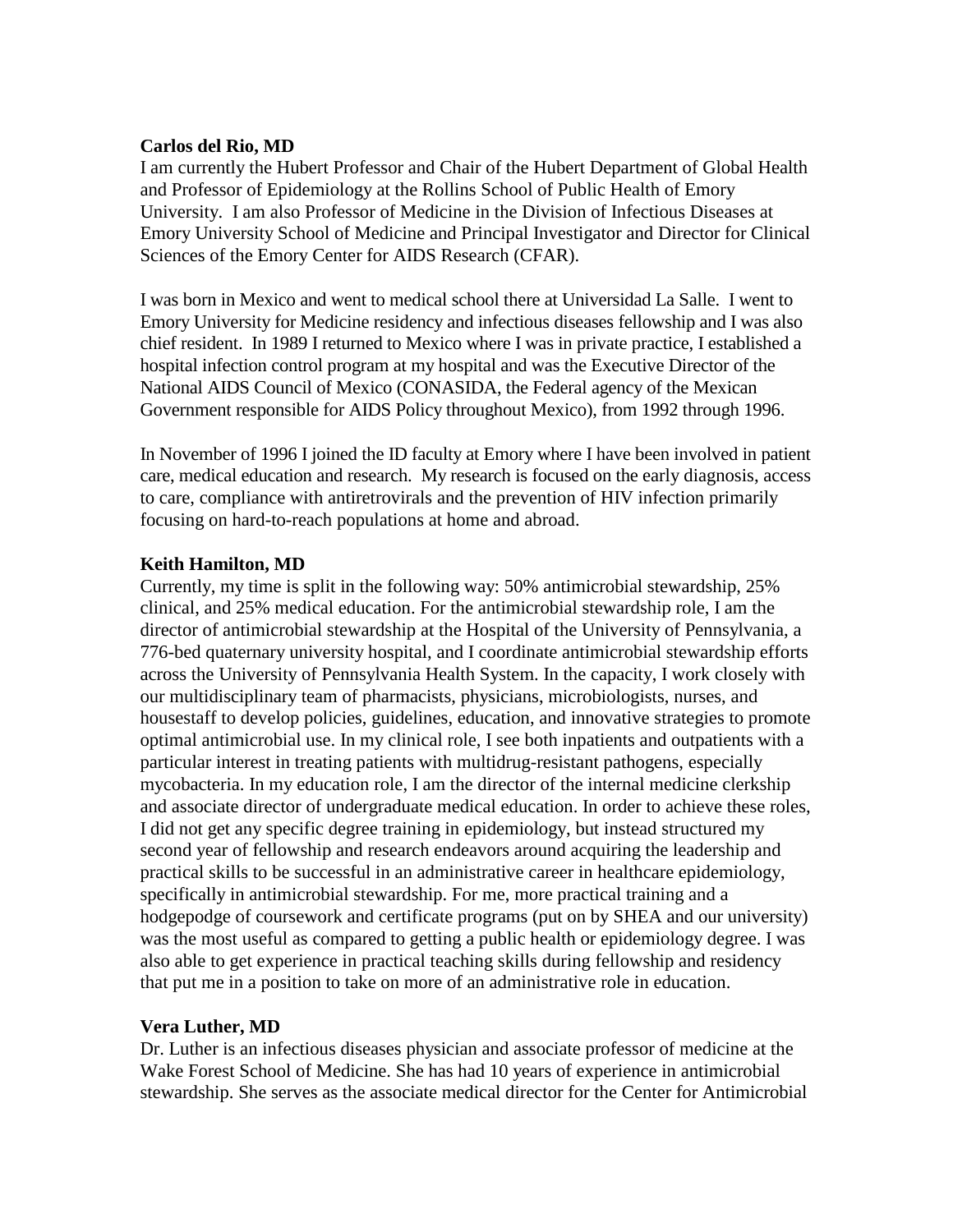Utilization, Stewardship, and Epidemiology (CAUSE) and as the ID fellowship program director at Wake Forest. She has authored papers on inpatient antimicrobial stewardship programs and education as a tool for the implementation of antimicrobial stewardship. Her research interests involve antimicrobial stewardship and medical decision making. She currently serves as chair of the IDSA antimicrobial stewardship curriculum for fellows workgroup.

## **Brian S. Schwartz, MD**

I am Associate Professor at the University of California, San Francisco in the Division of Infectious Diseases. Some of my key educational roles are the course director for the Microbiology and Immunology Block in the School of Medicine, the Program Director for the Infectious Diseases Fellowship, member of the Microbiology/Immunology Item Writing Committee for the NBME, and chair for the Medical Education Workgroup for the IDSA. My scholarly interests are in technology-enhanced education and improving microbiology and infectious diseases education for UME and GME learners.

I would recommend these 5 steps if you are trying to establish a career in medical education:

- 1. **Seek out teaching opportunities:** ideally ones assessed by learners
- 2. **Acquire knowledge/skills:** direct teaching, curriculum design, etc.
- 3. **Obtain mentorship:** mentor-mentee; peer-peer; community
- 4. **Apply for leadership positions:** ideally with salary support
- 5. **Identify a niche:** then create, evaluate, and disseminate

# **Charles M. van der Horst MD, FIDSA**

Charles van der Horst is Emeritus Professor of Medicine and Infectious Diseases at the University of North Carolina. Starting in 1979 he has focused on clinical medicine, clinical research, teaching, and implementing clinical and research programs. From 1986- 2000 he focused on the US domestic AIDS epidemic and from 2001-2014 he focused on the African AIDS epidemic. On June 1, 2015, he retired from UNC in order to work as an independent consultant and volunteer with NGOs. For the last half of 2015 he worked as a consultant to UNICEF Headquarters in NYC writing an ultimately successful \$45 million grant funded by UNITAID to establish demonstration projects for adolescent HIV PrEP in Brazil, South Africa, and Thailand. His past work is summarized here:

**Clinical Care:** He has been a practicing internist and infectious diseases specialist for 30 years attending on the in-patient service at UNC Hospitals and practicing HIV primary care in clinic. He continues to volunteer as a primary care physician in a free clinic twice weekly.

**Research:** Since 1982 his research and grants have focused on randomized clinical trials of medications to prevent and treat HIV and its associated infections as well as other infections including adenovirus in bone marrow transplant patients and severe influenza. He has been fortunate to be continuously funded for this type of work by the NIH and the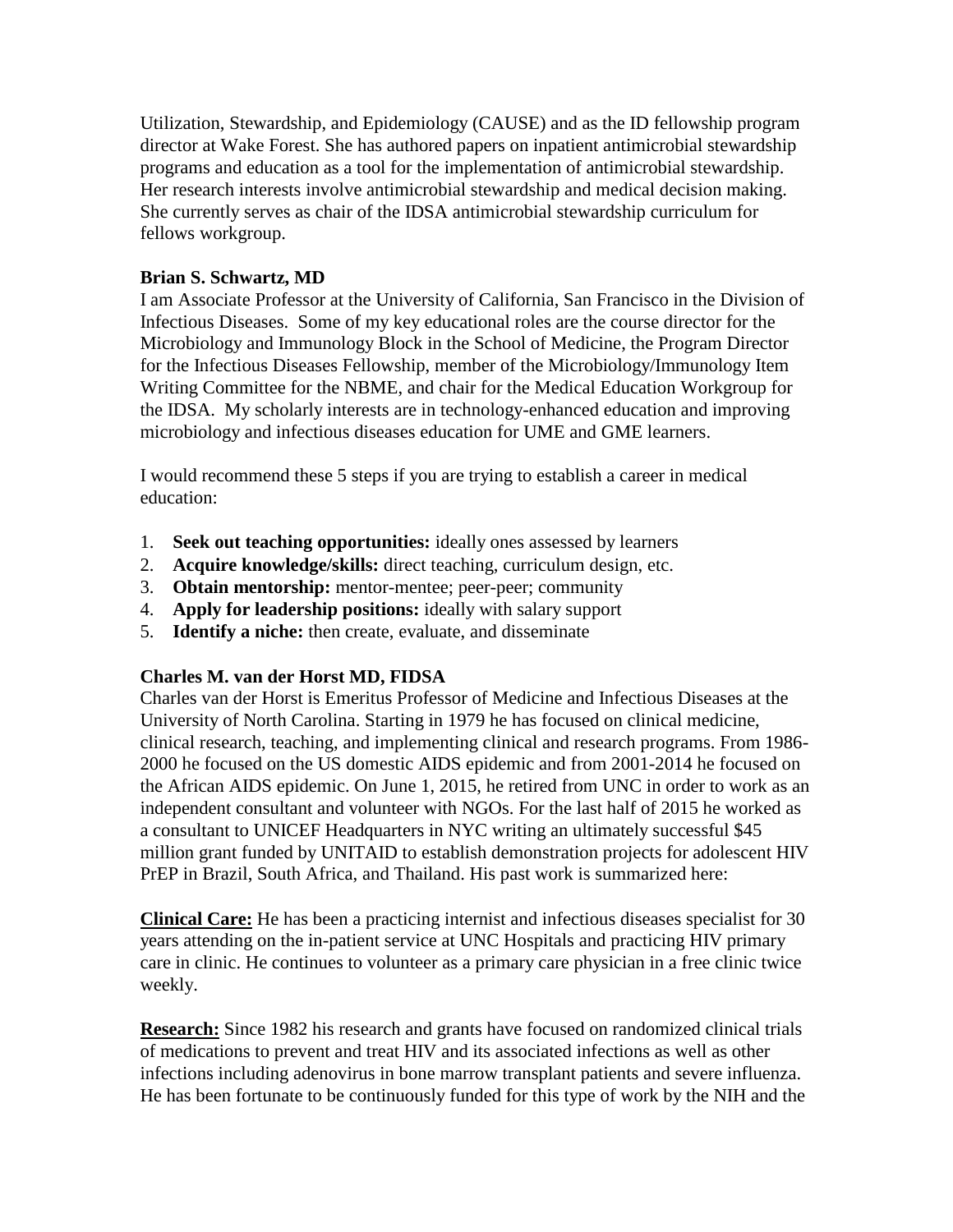CDC. From 1988-2000 he led the UNC AIDS Clinical Trials Unit which soon became the largest in terms of enrolled study participants and one of the most productive. Since then he has published 158 papers about the clinical trials. Several papers have resulted in changes to management guidelines including Jamieson et al Lancet 2012, Chasela et al NEJM 2010, Sanne et al Lancet 2010, Chung et al NEJM 2004, Graybill et al Clin Inf Dis 2000, van der Horst et al NEJM 1997, Bozzette NEJM 1995, and Rex et al NEJM 1994. Most recently he led one of the largest single-site interventional randomized trials conducted in a resource constrained country, enrolling 2,369 mothers and their breastfeeding babies in Malawi with a lost to follow-up rate of 10%. He turned over the leadership of his grants to junior faculty December 2014 but continues to work with junior faculty writing NIH grants.

**Implementation of Programs:** From 1986-1988 he received a contract via RTI from NIAID to help set up the newly funded AIDS Treatment and Evaluation Units around the country. Returning to UNC in 1988 his group began the HIV clinic at UNC Hospitals which now serves 1600 patients and the HIV inpatient unit. In the 1990's he received Ryan White funding to implement HIV clinical programs in 4 counties around North Carolina as well as the Department of Corrections. In 2004 he helped set up the first international ACTU at Wits University. In Malawi his group established the first prevention of mother to childtransmission program in 2001 which reached 18,000 pregnant women annually and by 2011 was expanded to 130 Ministry of Health clinics in Malawi reaching over 150,000 pregnant women annually and implementing ARV treatment (Option B+) for the HIV infected pregnant women at all clinics..

**Teaching and Training:** He taught and mentored undergraduate and graduate and professional students as well as medical residents, ID fellows, and junior faculty. Many of his undergraduate Carolina Covenant students (families below the Federal Poverty Level) are now medical students at Carolina and elsewhere and many of his former fellows are faculty at other US medical schools including Northwestern, UCSF, U Maryland, Johns Hopkins, Baylor, and UNC. He received funding for training of US postdoctoral and predoctoral students in global health research (UJMT Fogarty Global Health Fellows Program, PI) and a NIH Fogarty training grant to create a Masters of Epidemiology with a concentration in implementation science at Wits University. He continues to mentor postdocs and students.

#### **Patty W. Wright, MD**

Dr. Wright is an Associate Professor of Medicine at the Vanderbilt University School of Medicine. She graduated cum laude from medical school and completed her residency in Internal Medicine and her fellowship in Infectious Diseases, all at the University of Alabama at Birmingham. Following completion of her fellowship, she joined the faculty at the Vanderbilt University School of Medicine in Nashville, TN. She served as the Medical Director of the Infectious Diseases Clinic for a decade until she transitioned to the role of Interim Division Director. She also spent eight years as the Vanderbilt Infectious Diseases Fellowship Program Director. Dr. Wright chaired the Antibiotic Subcommittee of the Pharmacy and Therapeutics Committee during that time and led the